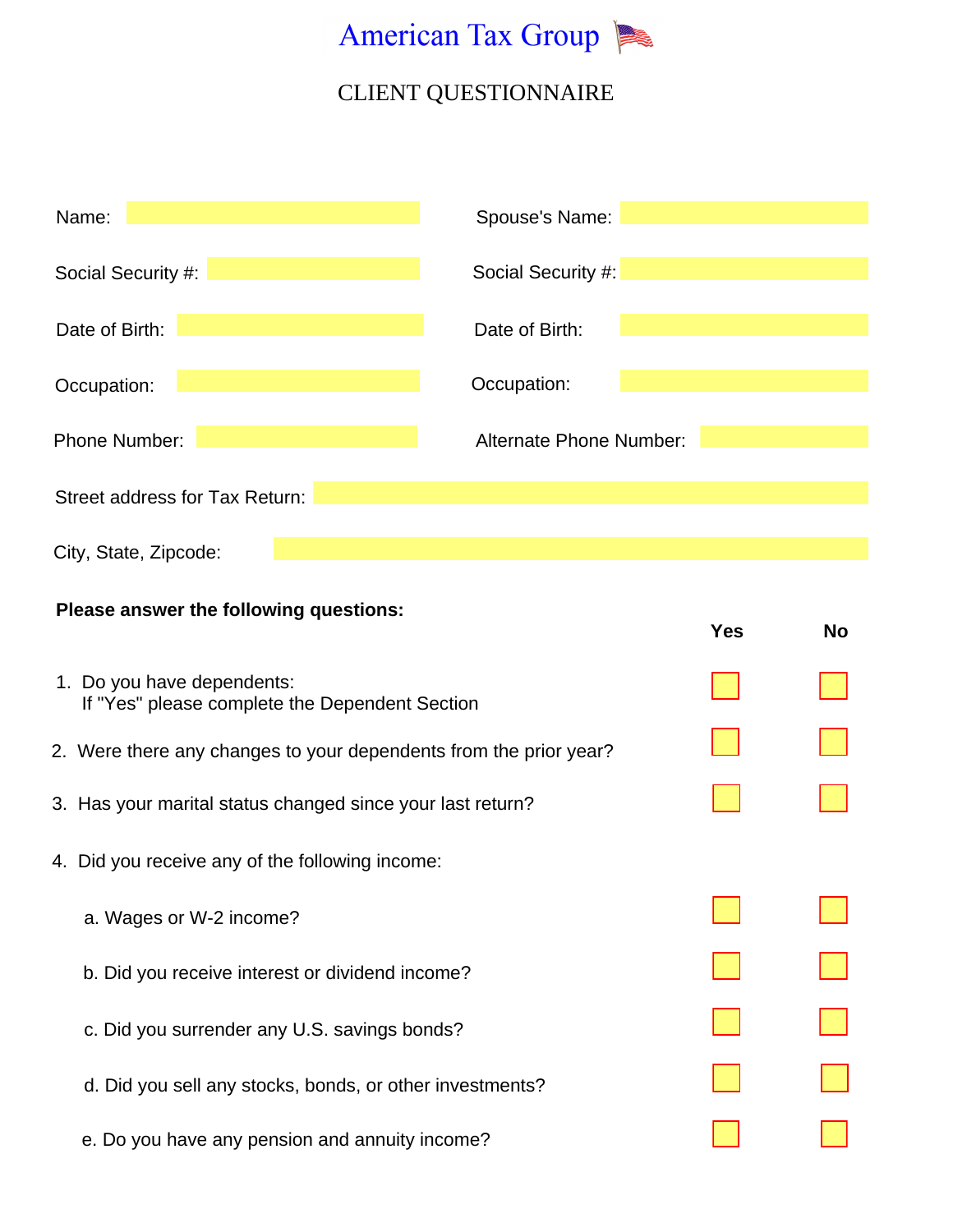| 4. Additional income questions:                                                                                   | <b>Yes</b> | <b>No</b> |
|-------------------------------------------------------------------------------------------------------------------|------------|-----------|
| f. Did you or your spouse receive social security benefits?                                                       |            |           |
| g. State and local income tax refund?                                                                             |            |           |
| h. Unemployment compensation?                                                                                     |            |           |
| i. Alimony received?                                                                                              |            |           |
| j. Jury fees, Finder fees, or Director fees?                                                                      |            |           |
| k. Gambling income?                                                                                               |            |           |
| I. Disability income?                                                                                             |            |           |
| m. Other miscellaneous income?                                                                                    |            |           |
| 5. Did you pay child care expenses?                                                                               |            |           |
| If "Yes" did you pay the child care expenses from a flexible spending<br>account (deductions from your paycheck)? |            |           |
| 6. Did you have moving expenses?                                                                                  |            |           |
| 7. Did you or another member of your immediate family pay<br>eductional expenses?                                 |            |           |
| 8. Did you incur expenses as an elementary or secondary educator?                                                 |            |           |
| 9. Did you pay any of the following:                                                                              |            |           |
| Mortgage interest and real estate taxes?                                                                          |            |           |
| Medical expenses not paid by flexidble spending account?                                                          |            |           |
| Charitable contributions: cash or non-cash                                                                        |            |           |
| 10. Rollover IRA or convert IRA to Roth IRA?                                                                      |            |           |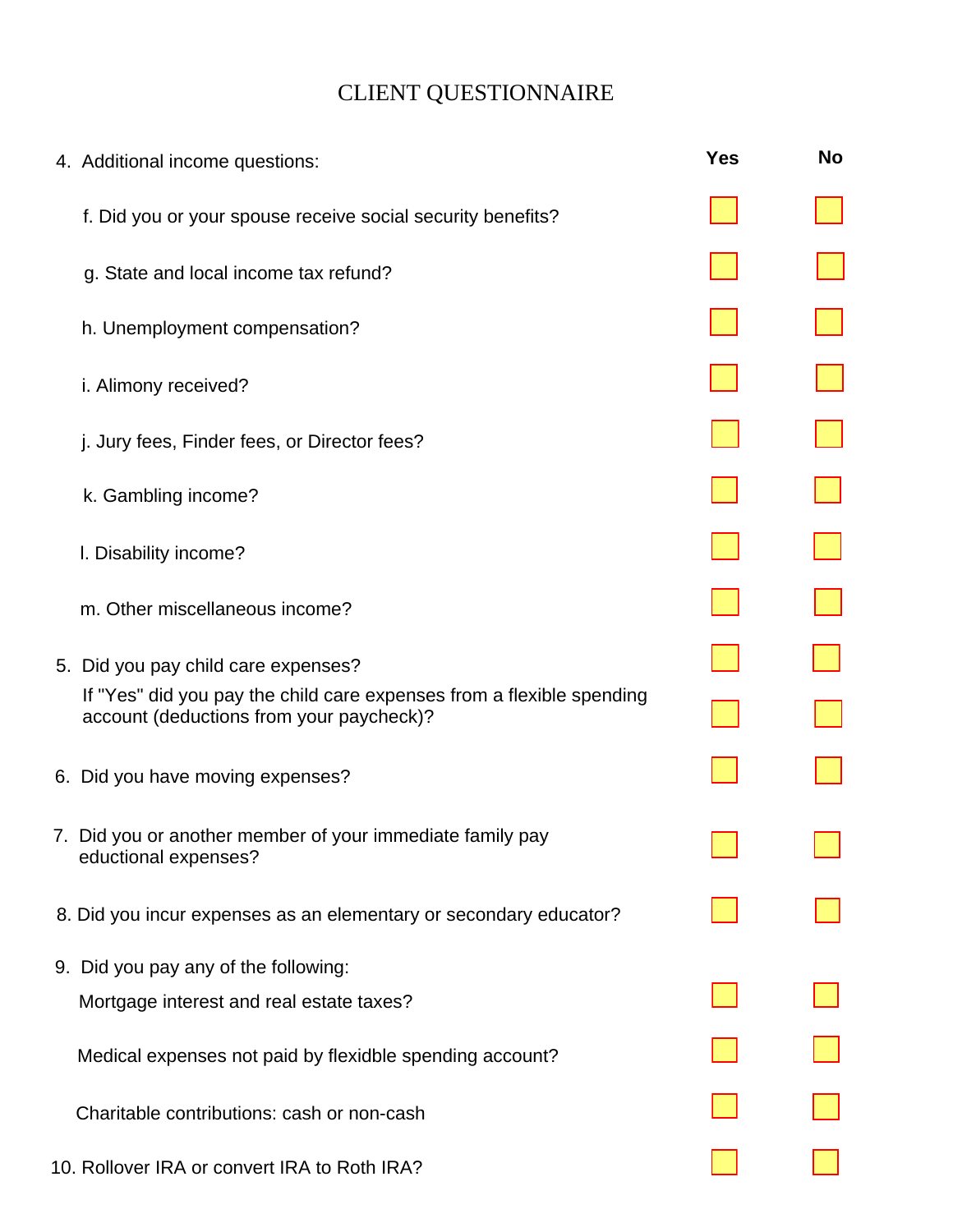|                                                                                                                                                                                                                                                                                                                                                                                                                                    | <b>Yes</b> | <b>No</b> |
|------------------------------------------------------------------------------------------------------------------------------------------------------------------------------------------------------------------------------------------------------------------------------------------------------------------------------------------------------------------------------------------------------------------------------------|------------|-----------|
| 11. Do you have or did you start a business?                                                                                                                                                                                                                                                                                                                                                                                       |            |           |
| 12. Did you purchase or sell your personal residence?                                                                                                                                                                                                                                                                                                                                                                              |            |           |
| 13. Do you have or did you purchase rental property?                                                                                                                                                                                                                                                                                                                                                                               |            |           |
| 14. Did you make any contributions into an IRA, Roth, or SEP Account?                                                                                                                                                                                                                                                                                                                                                              |            |           |
| 15. Did you realize a gain on property which was taken from you by<br>destruction, theft, seizure or condemnation?                                                                                                                                                                                                                                                                                                                 |            |           |
| 16. Did you acquire or dispose any interests in partnerships,<br>LLCs, S corporations, estates or trusts?                                                                                                                                                                                                                                                                                                                          |            |           |
| 17. Did you make any energy-efficient imprevments (remodel or<br>new construction) to your home?                                                                                                                                                                                                                                                                                                                                   |            |           |
| 18. Do you have records to support ravel, entertainment, or gift<br>expenses, with regards to unreimbursed employee expenses,<br>or business expenses? The law requires that adequate records<br>be maintained for travel, entertainment, and gift expenses.<br>The documentation should include amount, time and place,<br>date, business purpose, description of gift(s) (if any), and<br>business relationship of recipient(s). |            |           |
| 19. Did you have any interest in, or signature, or other authority<br>over a bank, securities, or another financial account in a<br>foreign country?                                                                                                                                                                                                                                                                               |            |           |
| 20. Do you control or own 10% or more of a foreign corporation?                                                                                                                                                                                                                                                                                                                                                                    |            |           |
| 21. Did you, your spouse, and your dependents have medical<br>insurance for the full year?                                                                                                                                                                                                                                                                                                                                         |            |           |
| 22. Did you purchase medical insurance through a government<br>health insurance exchange?                                                                                                                                                                                                                                                                                                                                          |            |           |